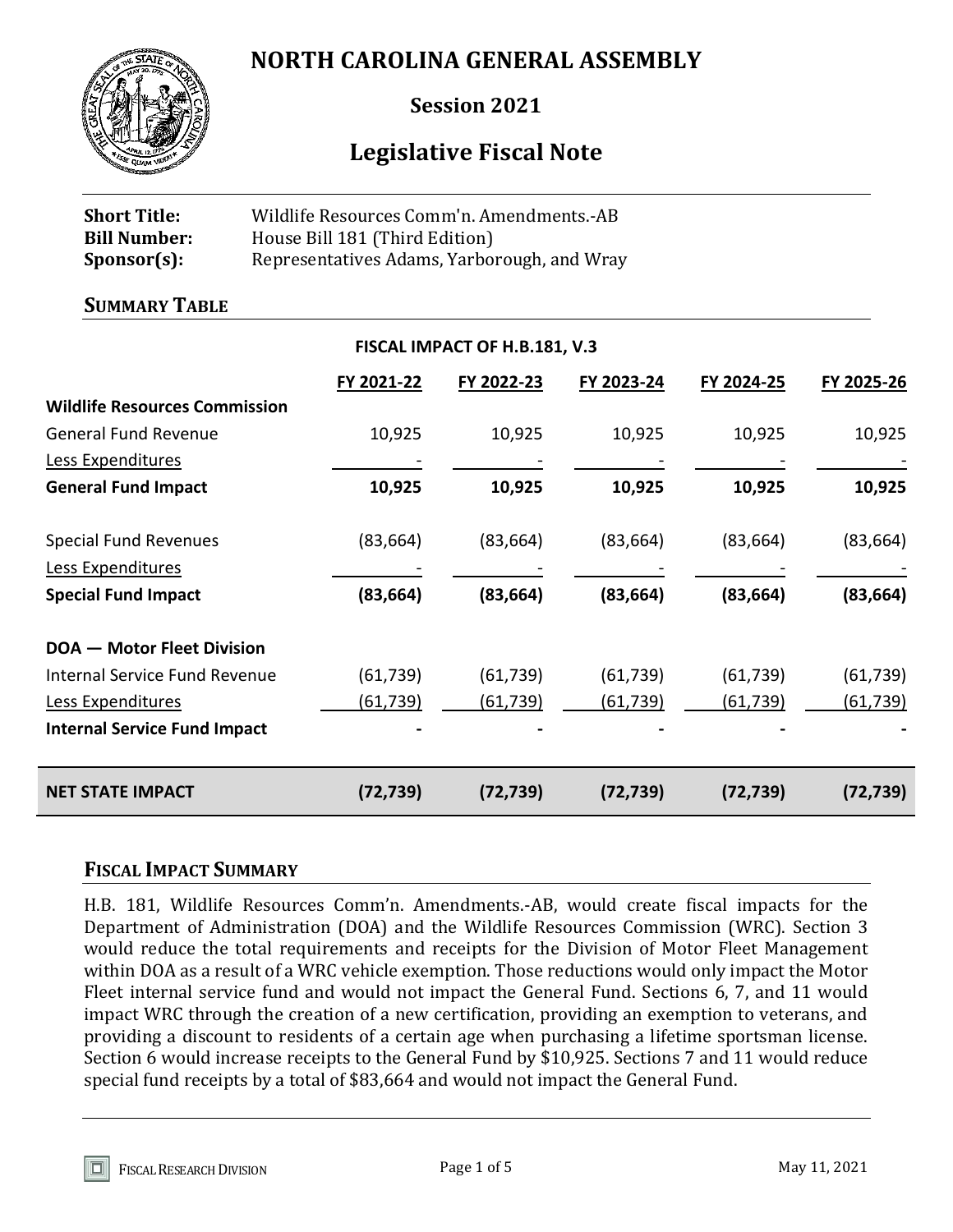## **Department of Administration**

#### **Section 3: Motor Fleet Exemption**

Section 3 exempts WRC from the requirement to transfer ownership of all passenger vehicles to the Division of Motor Fleet Management within DOA. In practice, that exempts WRC from paying vehicle management and maintenances fees to DOA. Without services from DOA, WRC would need to use funds within its budget to manage its vehicles.

Motor Fleet operates as an internal service fund, therefore there would be no impact to the General Fund associated with this exemption. However, there will be some impact to Motor Fleet. According to DOA, the exemption would result in an estimated reduction of \$61,793 in receipts from WRC to Motor Fleet (\$374.50 average fixed costs per vehicle times 165 vehicles currently assigned to WRC). Motor Fleet would also experience a reduction in total requirements associated with discontinued service and management of WRC vehicles. That reduction would be approximately equivalent to the receipt reduction.

#### **Wildlife Resources Commission**

#### **Section 6: Wildlife Control Technician Certification Amendments**

Section 6 creates a Wildlife Technician Certification, which would be an annual certification issued by WRC to an individual under the direct supervision of a licensed wildlife control agent. The fee for certification is \$25. The number of wildlife technicians working for licensed wildlife control agents is not known. However, there are currently 437 licensed wildlife control agents in the State. WRC anticipates wildlife control agents may employ up to five technicians each. If so, WRC would collect \$54,635 each year (5 times 437 times \$25). This estimate is based on the number of licenses sold to wildlife control agents which has only existed since November 2020. Little is known about how wildlife control agents operate their businesses. A more conservative estimate assumes that each wildlife control agent would hire one technician. If every wildlife control agent hires one wildlife technician, WRC would collect \$10,925 each year (437 times \$25). WRC currently collects the receipts for the Wildlife Control Agent License in its General Fund budget code and would do the same for the Wildlife Control Technician Certificate receipts. Therefore, Section 6 would have an impact of \$10,925 on the General Fund.

#### **Section 7: Veterans Exemption for Mountain Heritage Trout Waters License**

Section 7 waives the fee for the Mountain Heritage Trout fishing license for people who served as a member of the Armed Forces. The Mountain Heritage Trout fishing license is a three-day license allowing anglers to fish in a stream designated as a Mountain Heritage Trout Water. The fee for the license is \$8. The table below shows the average number of Mountain Heritage Trout fishing licenses sold to residents and nonresidents for the last five fiscal years.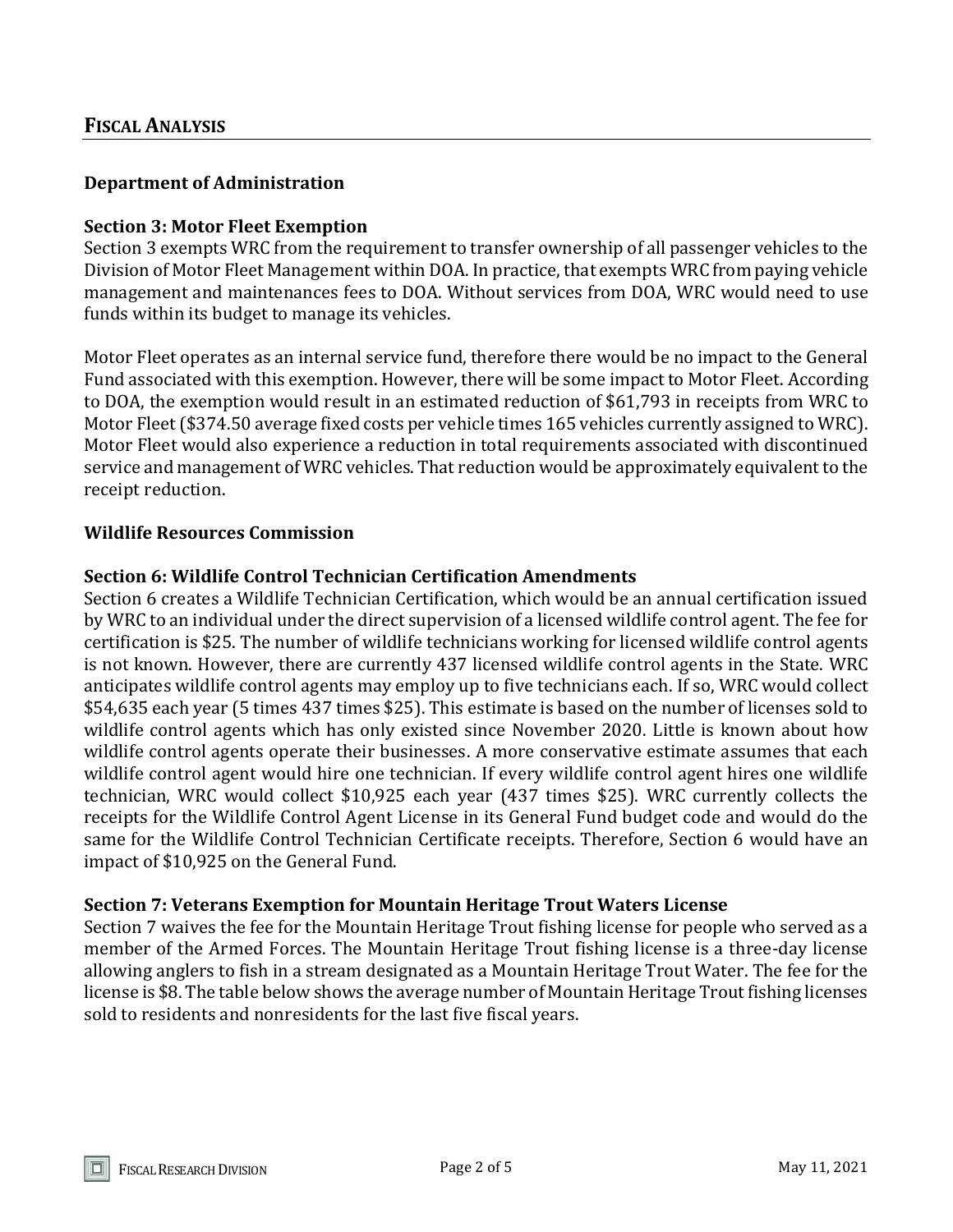|              | FY 2015-16 |       | FY 2016-17 FY 2017-18 FY 2018-19 FY 2019-20 |       |       | Average |
|--------------|------------|-------|---------------------------------------------|-------|-------|---------|
| Residents    | 433        | 577   | 710                                         | 667   | 1.039 | 685     |
| Nonresidents | 2,654      | 3,584 | 3,584                                       | 4.161 | 5.414 | 3,879   |
| <b>Total</b> | 3,087      | 4,161 | 4,294                                       | 4,828 | 6,453 | 4,565   |

**Mountain Heritage Trout Fishing Licenses Sold, 2015-2020**

The US Census Bureau website provides data on the number of veterans living in the State and the US.

**Veterans as a Percentage of Total Populations, 2020**

| Veteralis as a Percentage or Total Populations, 2020 |         |                        |  |
|------------------------------------------------------|---------|------------------------|--|
|                                                      | NC.     | US                     |  |
| <b>Total Number of Veterans</b>                      | 828,559 | 22,648,527             |  |
| <b>Total Population</b>                              |         | 10,488,084 328,239,523 |  |
| Percentage                                           | 7.9%    | 6.9%                   |  |

The table below applies the percentage of veterans in NC and the US to the average number of licenses sold to residents and nonresidents respectively to estimate the number veterans purchasing Mountain Heritage Trout Fishing Licenses each year.

## **Estimated Number of Veteran Mountain Heritage Trout Fishing Licenses**

|                                 |      | <b>Residents Nonresidents</b> |
|---------------------------------|------|-------------------------------|
| Average Number of Licenses Sold | 685  | 3,879                         |
| Veteran Percentage              | 7.9% | 6.9%                          |
| Total                           | 54   | 268                           |

The total estimated number of veterans purchasing Mountain Heritage Trout Fishing Licenses is 322 (54 plus 268). Since each Mountain Heritage Trout Fishing License costs \$8, the total reduction to WRC's special funds for the veteran exemption in H.B. 181 is \$2,576 (322 licenses times \$8).

# **Section 11: Half-Priced Lifetime Licenses for Certain Residents**

Section 11 provides fifty percent discounts to residents between 50 and 70 years of age when purchasing Adult Resident Lifetime Sportsman Licenses (Sportsman Licenses) or Resident Adult Lifetime Unified Sportsman/Coastal Recreational Fishing Licenses (Unified Sportsman Licenses). 1

The table below shows the average number of Sportsman and Unified Sportsman licenses sold to individuals between 50 and 70 years old for the last five fiscal years.

 $\overline{a}$ 

<sup>&</sup>lt;sup>1</sup> Section 11 includes an exception for individuals qualifying for a discounted Sportsman and Unified Sportsman license due to G.S. 113-276(o) which provides a fifty percent discount to eligible firefighters. The numbers of Sportsman and Unified Sportsman licenses listed here do not include residents between 50 and 70 years of age who already qualify for a discount due to their status as a firefighter.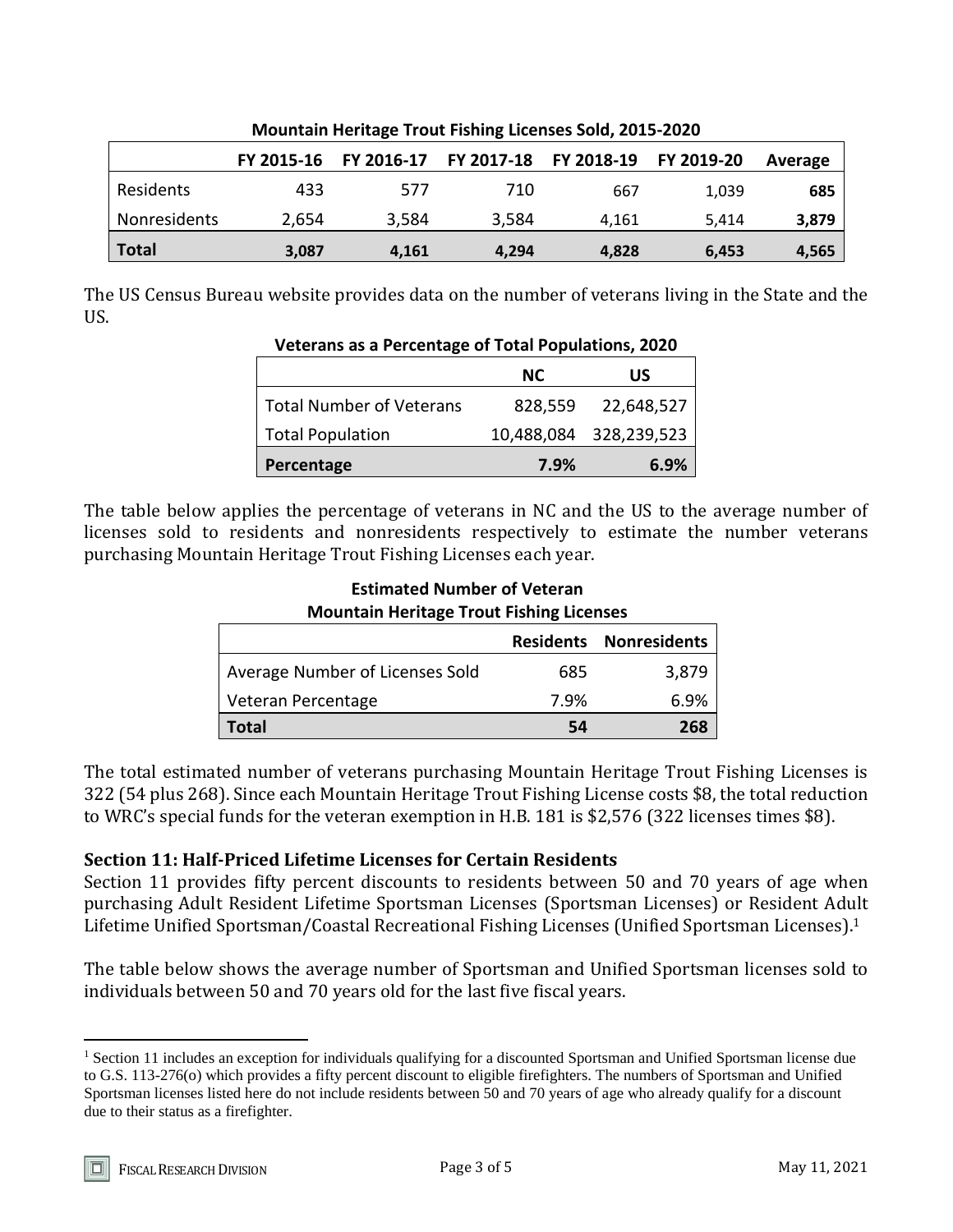| Licenses Sold to Residents Between 50 and 70 Years Old, 2015-2020 |     |     |                                                        |     |     |         |
|-------------------------------------------------------------------|-----|-----|--------------------------------------------------------|-----|-----|---------|
| License                                                           |     |     | FY 2015-16 FY 2016-17 FY 2017-18 FY 2018-19 FY 2019-20 |     |     | Average |
| Sportsman                                                         | 95  | 73  | 89                                                     | 113 | 139 | 102     |
| Unified Sportsman                                                 | 133 | 131 | 134                                                    | 167 | 188 | 151     |
| Total                                                             | 228 | 204 | 223                                                    | 280 | 327 | 253     |

The average number of Sportsman licenses sold to people between 50 to 70 years old is 102. The current price of the Sportsman License is \$530; half price is \$265. The total estimated reduction to WRC's special fund for the Sportsman License is \$27,030 (102 licenses times \$265).

The average number of Unified Sportsman licenses sold to people between 50 to 70 years old is 151. The current price of the Unified Sportsman License is \$716; half price is \$358. The total estimated reduction to WRC's special fund for the Unified License is \$54,058 (151 licenses times \$358).

Altogether, the changes in Section 11 of H.B. 181 would result in a loss of \$81,088 to WRC's special funds (\$27,030 plus \$54,058).

## **TECHNICAL CONSIDERATIONS**

 $N/A$ .

# **DATA SOURCES**

DEPARTMENT OF ADMINISTRATION; US CENSUS BUREAU; WILDLIFE RESOURCES COMMISSION

# **LEGISLATIVE FISCAL NOTE – PURPOSE AND LIMITATIONS**

This document is an official fiscal analysis prepared pursuant to Chapter 120 of the General Statutes and rules adopted by the Senate and House of Representatives. The estimates in this analysis are based on the data, assumptions, and methodology described in the Fiscal Analysis section of this document. This document only addresses sections of the bill that have projected direct fiscal impacts on State or local governments and does not address sections that have no projected fiscal impacts.

## **CONTACT INFORMATION**

Questions on this analysis should be directed to the Fiscal Research Division at (919) 733-4910.

## **ESTIMATE PREPARED BY**

Grant Schwab Katherine Tamer

## **ESTIMATE APPROVED BY**

FISCAL RESEARCH DIVISION **Page 4 of 5** May 11, 2021